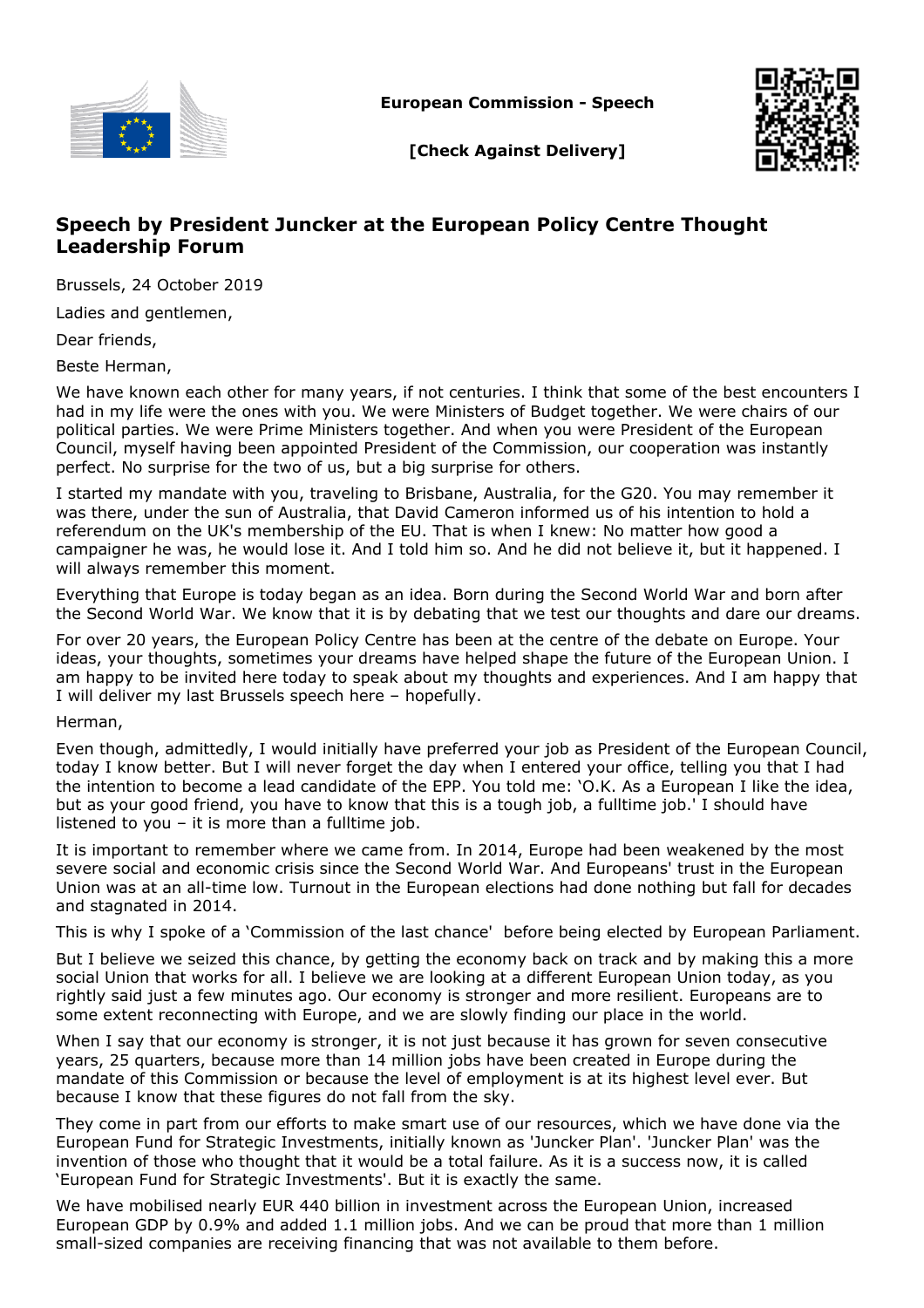These results come also from the flexibility introduced in the Stability and Growth Pact, which has supported reforms and helped public finances recover. Controversial at the time, but the results speak for themselves.

More than half of the Eurozone governments were against these flexibility lines by which we have enriched the Stability and Growth Pact. They never approved it, but they followed the wisdom of the proposals of the Commission – for once. These good results come from the general atmosphere we have changed or we tried to change, and we succeeded to change in Europe.

But if I am saying that our economy is stronger, it is not just about the numbers. I was a Labour Minister for 17 years – the happiest period of my life. Although Labour Ministers are not very popular, but at least you have the impression to do something for those you are responsible for.

And I always believed that economic strength is nothing without social protection for people. With the support of the European Parliament and the Council, today we have the first ever Pillar of Social Rights, proclaimed at the first European Social Summit in 20 years. I was President of the European Council back in 1997 and I was asked by France – or should I say by Jospin – to organise an employment summit. The Conclusions of the European Council at that time were that we should have a job summit every year. It took 20 years to have the second one. But for my whole life, I never believed in second class workers. Today, this is enshrined in European law, with a simple principle: the same wage for the same work in the same place.

I could go on, but my point is that I can say our economy is strong, because our social values – they too – are strong.

While strengthening our economy, we have also strengthened our resilience. This I can tell you, because we have been tried and tested, again and again. From Greece to migration to Brexit – the three most significant crises I had to face – it has not been an easy ride. But each time we have shown solidarity when it counted the most, unity when disunity threatened to prevail, and true European resilience.

When people ask me - and this happens very often these weeks - what the Commission's biggest achievement was, it is always Greece. It deserves a book in itself. That is why I have to write a book, at least two books. There are many who take credit for this and some without merit.

I would like to take a little of the merit at least. Because when I was, as a President of the Commission, dealing with the Greek crisis, numerous were the Prime Ministers and the Finance Ministers calling me and who said: 'Jean-Claude, this is not your job. This is the job of the Member States.' But I read in the Treaty – I am amongst those who know the Treaty – and in the Treaty, there is one provision on the Commission, saying that the Commission is in charge of the general interest of the European Union. Accepting that one country would be ejected from the euro area would not have been in the general interest of the European Union. So I did what I was able to do to keep Greece as a member of the euro area. And our efforts – they were numerous – in fact triggered an estimated 2% GDP increase in that country, whereas in the years before they were losing 5% – all in all 25% of GDP.

And I insisted, because this was not done before, that the programme went through a social impact assessment and contained a strong social dimension. I have to say here that this was not the idea of the IMF, it was our idea. By the way, I never understood why the IMF was so deeply involved in the solution of the Greek problem we had to face. If California has a problem, they are not going to the IMF, they are going to Washington, although the IMF is also located in Washington. Europe should have been able to deal with the Greek crisis with its own instruments and its own means, but all the instruments were not there. During Herman's time, many instruments were added to the instrumentarium we had and that was a very weak one. After what he did, it has become far stronger than it was before.

This August, we marked the one-year anniversary of Greece successfully concluding the programme and the efforts taken are delivering results. Unemployment in Greece is down, more than 230,000 new jobs have been created since the start of the Stability Support Programme in 2015. Economic growth has rebounded to 2% as an average and is set to remain at that very level. Public finances have returned to a sustainable path. But the country must of course continue to focus on fully addressing the social and economic consequences of the crisis, but we are a far cry from 2015. Who would have thought it in 2014, that Greece would be in such a better situation today than it was before?

But the most divisive of the crises is by far migration. I remember standing in the European Parliament Plenary in April 2015 making a plea for saving lives at sea and opening up legal paths for migration. I got – which is not so normal in the European Parliament – a standing ovation. I am now getting standing ovations everywhere, but at that time, it was less obvious. And I remember saying to the Parliamentarians: 'You applaud me now, but will you still applaud me six months from now?' The answer, as we know, was no. We have to be honest. We did not achieve all we wanted to on migration,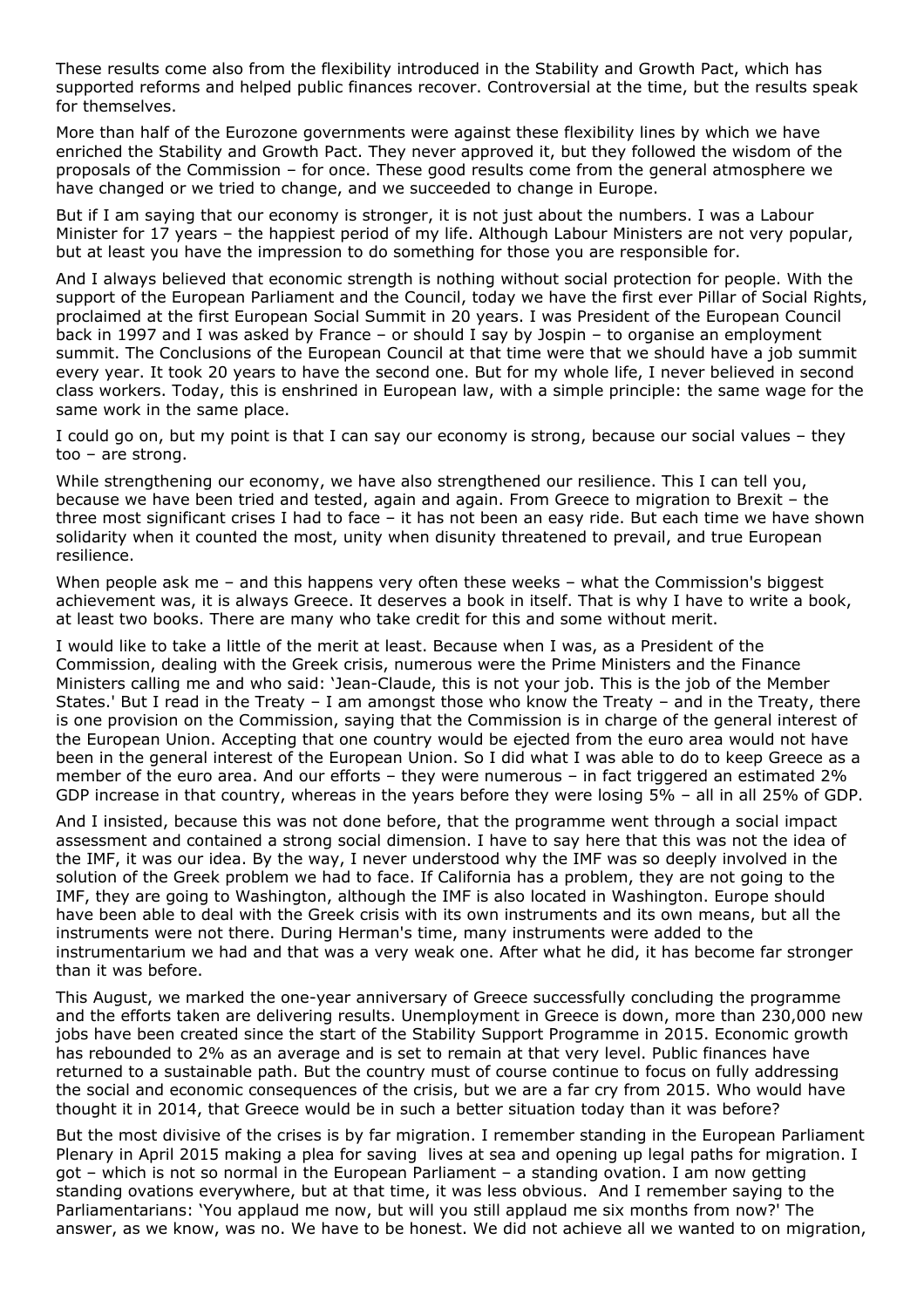but the advances we did make remain important nevertheless.

My approach to migration has always been European to the core. This has never been and will never be a challenge that any single Member State can handle alone. For me, making a success of the Union's migration policy has been about reinforcing this and with policies to address all angles. From border management to helping those who really need Europe's protection and a safe place for their families, to working with our international partners on the ground and addressing the root causes that push people to leave their homes in the first place.

More was achieved in this very context than is often acknowledged. In the last years, we have offered a safe haven to more refugees than Australia, Canada and the U.S. combined – three times more. Europe did not become a fortress during these years. We were the place, accepting those who have the problems they have. An estimated 1.6 million refugees currently benefit from our support to Turkey. 8 million EU-funded primary health care consultations have been delivered and some 600,000 Syrian refugee children now have access to education thanks to the European support.

Our borders are more secure with the new European Border and Coast Guard we have put into place. And I was proposing, months ago, to increase the number of the coastguards to 10,000 officers in 2020. Everyone is inviting the Commission, the European Union, to increase the protection of the external borders. The Commission has proposed 10,000 guards, the Council was postponing this to the year 2027. It is easy to ask the Commission to do something. It is less easy to follow the Commission when the Commission is making sound proposals.

Our Emergency Trust Fund for Africa has proven to be an effective tool to address some of the root causes of irregular migration. But I am warning against this attitude – you can visit and revisit in Europe – our relations with Africa are not migration-dominated. Our relations with Africa have to be transformed, because we have to move from a policy of charity to a policy of equal partnership. If you are talking to the Africans, do not mention migration every minute. This is against the dignity of the African people and I try to avoid this error.

But the third crisis we faced during this mandate was Brexit. As you are reading about it in the press every day, I will be short. I have spent too much time with Brexit. It is enough now. It could have brought the house down, acted as a catalyst for others, and split Europe forever. But it did not. Unity has prevailed. And one should not underestimate how many conversations and encouragements this took me and others, and Michel Barnier mainly, to make this thing happen – unity of the 27. But I have to admit that it has pained me to spend so much of this mandate having to deconstruct – when all I have ever wanted to do is move the European Union forward, not backwards. But to the surprise of many, we have not fallen apart – quite the opposite.

In short, when put to the test as we have been over the last five years, the resilience and strength of the Union has shone through, and in the face of the greatest challenges we have ever met in recent decades.

I am not a fan of polls – because I do not believe them, the opinion polls in Luxembourg were always, when it came to my popularity, at 95%, so they must have been wrong. But the latest data shows that today, trust in the European Union is at its highest level in 10 years. In the last year alone, we have seen the number of people who have a positive image of the European Union increase in no less than 20 EU Member States. Even, according to some opinion polls, in the United Kingdom. They came too late, but nevertheless, the European Union has never been as popular as it is for the time being in the UK.

People say they feel more European. There is more support for the Economic and Monetary Union and the single currency than ever before, and a majority of Europeans now believe their voice – their individual voice – counts in the European Union.

Beyond this polling data, which you can choose to trust or not – I am rather pessimistic when it comes to a scientific analysis of opinion polls –, there is the stark fact that in the European elections this year, we saw the highest turnout in 20 years and a sharp decline in the number of parties advocating to take their countries out of the euro area or out of the European Union.

I believe there is a lot we have done to deliver for Europeans. I do not want to swim in this pleasant channel of auto-satisfaction. But I think we have done a lot to deliver for Europeans.

For example, we have put a great deal of effort into delivering more to for young Europeans, helping them to travel, to study, to find work when unemployed and give back to society through the new European Solidarity Corps. Between the start of this Commission and 2020, 4 million people are expected to benefit from the Erasmus programme, which is one of the biggest successes ever of the European Union. Around 50,000 young Europeans have already taken part in our new DiscoverEU programme, many of whom have been able to travel to another European city for the first time. And since we announced – which is largely underestimated – a new European Solidarity Corps, over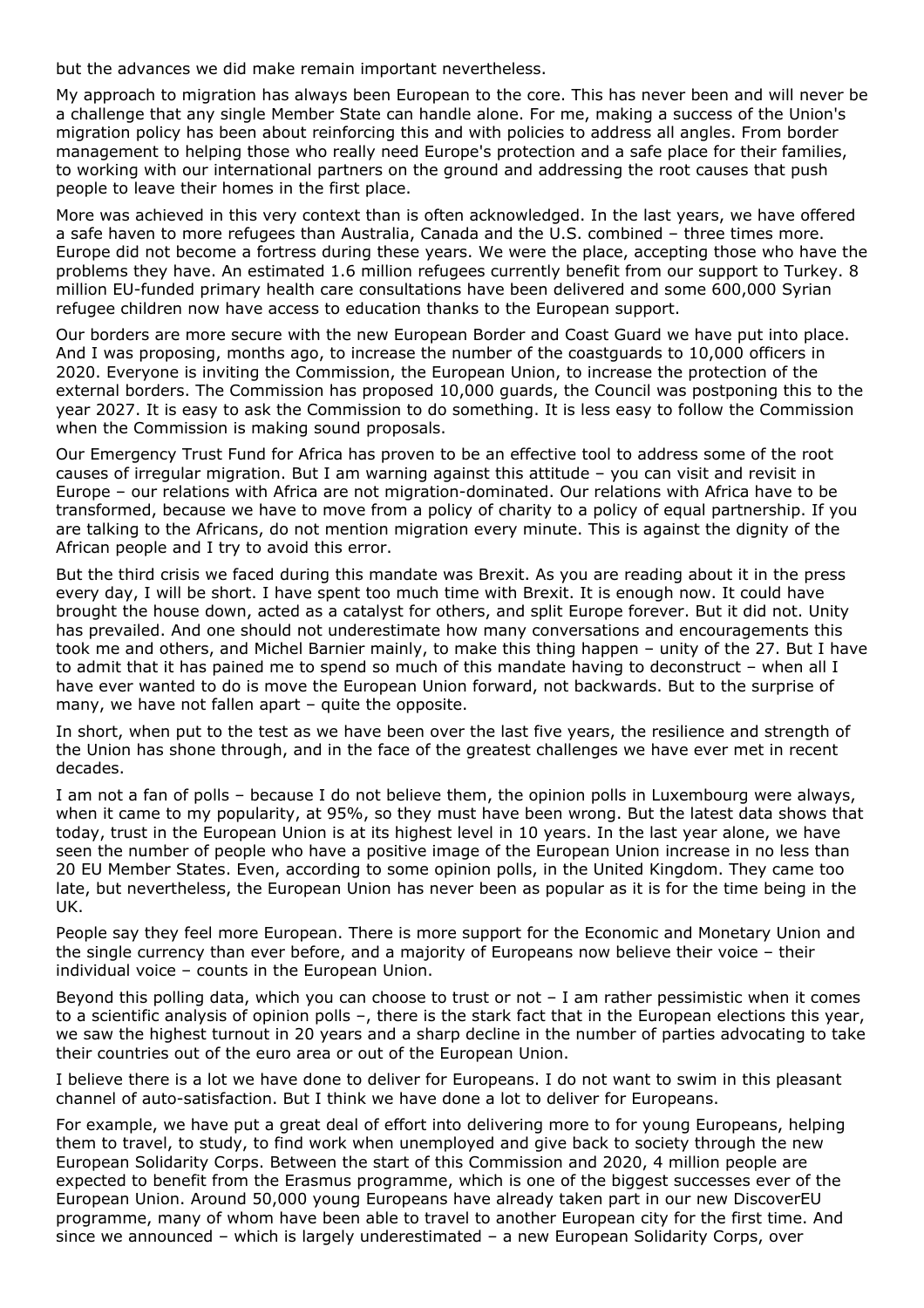172,000 young people have registered their interest to take part, and more than 30,000 are already active, volunteering, training and running their own solidarity projects all over Europe. That is Europe at its best!

We are listening more to what people want. When I took this job, I said to every single member of the College: I do not want you to stay in Brussels all the time. Some of them are exaggerating, because they are never in Brussels, but it is not good for the Commissioners to be imprisoned in the Berlaymont. I said to them: Travel, explain, have dialogues with citizens and with Parliaments. We have embarked on the first constant dialogue with European citizens. 1,815 Citizens' Dialogues have taken place in 650 cities. Members of the Commission were visiting more than 900 national and regional Parliaments after the publication of the so-called 'White Paper on the Future of Europe' in March 2017.

Their ideas – those of our citizens –, their engagement, their expectations have guided us through the mandate. For instance, we adopted the first ever EU-wide Strategy on Plastics and we set up a dedicated European Border and Coast Guard, both themes that citizens have mentioned in almost every single Citizens' Dialogue.

I also knew that if Europeans were to see the worth of Europe once more, we needed to rethink where we could add the most value for our citizens. So we cut the amount of legislation from around 100 major initiatives in 2014, to 23 in 2015 and just 15 in 2019. This amounts to 83% fewer legislative initiatives over the last five years compared to before and has allowed us to stay focused on the 10 clear priorities I have mentioned at the beginning of my mandate.

Lastly, although I am not the last to do so, I campaigned for my job as President of the Commission. I presented my ideas to European citizens in 33 cities in 18 countries in 54 days. Because I was appointed by the EPP when the campaign was over, so I had to speed up the whole process. What I am sad about is that the European Commission, like other European institutions, is heavily criticised for being non-democratic, over-bureaucratic. We are dealt with by some – not only in Britain – as a group of putschists. I have to say here: I have been elected 11 times in my life, 7 times at national and 4 times at European level. So I do not feel like a putschist. I am an elected guy.

And I am not accepting that the Commission is always described as an anonymous corps of bureaucrats, technocrats, blind and stubborn people – we are not. I took four former Prime Ministers into my Commission and 13 former Ministers, all the others having been elected to the European Parliament or the national Parliament. Apart from the British Commissioner, everyone in my Commission has been elected. And the British Commissioners – they were excellent, Lord Hill and Julian King. Now, when Julian King appeared at the College for the first time, I said: 'Progress cannot be stopped in Britain. We had a Lord, now we have a King.' And he behaved like a ' Grandseigneur', because he was doing whatever he was asked to do and whatever he was able to do.

I see a different Union today. I think that our citizens see a different European Union today, too. But I also know that we are seen by others as a different Union today.

I can tell you that this was the most clear for me during this mandate when I was standing in the Oval Office last year on 25 July, looking at Europe from the outside in. I would be happy to credit my excellent negotiating skills alone for why I was able to avoid a trade war and reach an understanding with President Trump. But the reality is that I was speaking from a position of strength, because I was speaking with the force of 28 Member States behind me and with an exclusive EU competence – that of the Commission – in trade matters.

During these negotiations with Donald Trump, from time to time, he had to interrupt the session. And then he called me back to the Oval Office, and then he said: 'Listen Jean-Claude, I do not want a deal with the European Union. I would like to have a deal with you personally.' Then I said: 'No, I am Europe. L'Etat, c'est moi !' For a Luxembourger, to sit in the Oval Office, telling the President of the United States that I have to be taken seriously, c'est du jamais vu !

Today, the EU is clearly the world's trade superpower. We have agreements with 72 countries around the world, covering 40% of the global GDP. But more important than that is that in the last two years, we have ushered in a new generation of trade agreements with some of the world's biggest economies. Canada, we were negotiating with for 20 years; Japan, we were negotiating with for decades. These agreements, although heavily criticised in our public opinions, they reflect our values – from the transparent way in which they were negotiated, to the in-built protection of environmental and labour standards. This is trade done Europe's way.

In many other areas, Europe has become a major player on the international stage, and a positive force for change. Our partners know that they can count on us to defend the multilateral rules-based global order. And around the world, the European Union is seen as a beacon of hope, a guardian of peace and a source of stability. That is the reason why I am unhappy about the result of the recent